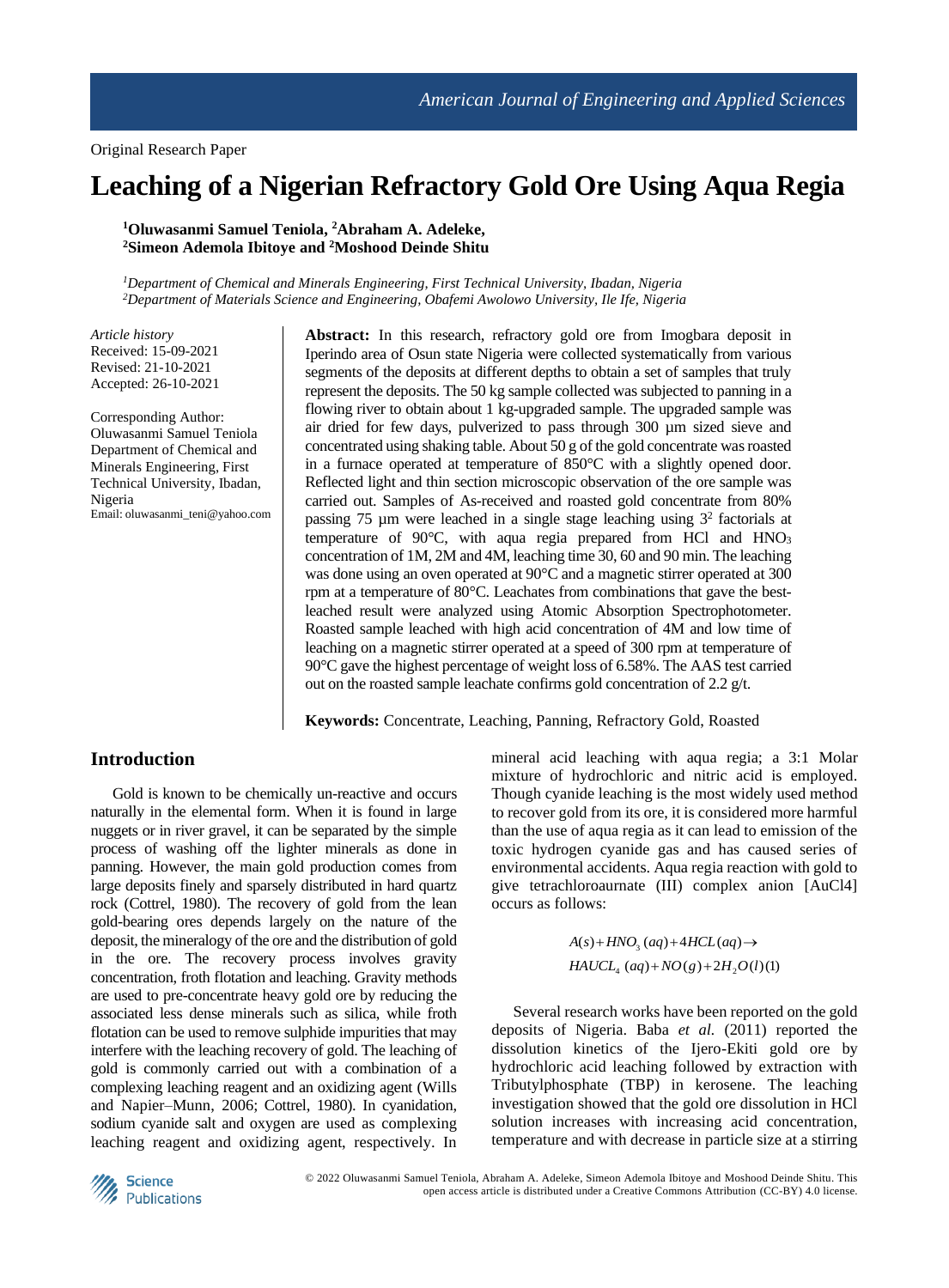rate of 300 rpm. The kinetics data indicated that the leaching of the ore followed diffusion control mechanism with surface chemical reaction as the rate limiting step. The production and characterization of gold nanoparticles from Itagunmodi gold deposit was reported by Ogundare *et al*. (2014). The production of gold nanoparticles was carried out through mechanical attrition by ball milling and thin film deposition.

However, no successful research has been reported on the recovery of gold metal from the gold deposits of the Nigerian schist belt by the aqua regia leaching route. It has been reported that a typical high grade gold ore attracts a price of only about \$0.92 per ounce as against \$1,272.56 for the value added gold metal. The gold metal price thus translates to over 1383 times that of the high grade ore underscoring the importance of processing raw minerals to metal products to maximize returns (Ebay, 2017). The aim of this study is to establish the optimum parameter required for the effective leaching dissolution of gold concentrate of imogbara refractory gold ore.

# **Materials and Methods**

## *Materials*

#### *Sample Collection*

Gold samples used were collected systematically at various depths from an active goldmine in Imogbara village in Iperindo, Atakumosa local government area of Osun State. The 50 kg sample collected was subjected to panning in a flowing river to obtain about 1 kg-upgraded sample. The panned sample was air dried and there after dry crushed using Pascal Engineering crushing mill with machine number 18862 operated at 415 V, 2200 W, 4.9 A and 50 Hz.

# *Methods*

#### *Sieve Analysis*

Exactly 300 g of the crushed ore was measured using coning and quartering selection method and this was used to conduct size distribution test using sieves of sizes 600, 425, 300, 212, 150, 106 75 μm and 53 μm which were selected according to British Standard, BS 1796 (Wills and Napier– Munn, 2006). The sieves were set into column and placed in a mechanical shaker that was shaken for a period of 25 min. Thereafter, the materials on each sieve was weighed and the weight of the sample remained on each sieve was divided by the total weight to give a percentage retained on each sieve (Wills and Napier–Munn, 2006).

#### *Gravity Concentration*

For a pre-concentration of gold ore, gravity separation by shaking table was carried out in two (2) stages; (a) The first stage of comminuted samples and (b) On a sample of middling resulting from the first stage of tabling.

The dimensions of the shaking table was 75 cm long and 40 cm wide. About 30 g of sieved gold ore (-300 μm) from different batches was prepared into slurry of about 25% solid by weight (90 mL of water used) and fed into the shaking table. The middling from tabling was re-run by tabling. The parameters used for shaking tabling are; tilt slope angle: 2°; water flow rate: 120 L/hr; stroke length: 1.25 cm; stroke frequency: 26 time/min and Sample feed rate: 250 g/min.

# *Determination of Particle Shape and Size*

The particle size and shape of the ore concentrate was determined by optical microscopy using LEICA Galen III Research Microscope with an integrated camera (Celestron digital microscope imager, model 44421). The ore particles was observed with the microscope at X100 magnification. The photomicrographs taken was analyzed using Rasband Image-J software.

## *Thin Section Photomicrography*

The CETI light transmission microscope was used to view concentrate samples of the gold ore. A mixture of araldite (resin) and araldite (hardener) were thoroughly mixed together in equal proportion in a square container. Thereafter, 0.5 g of the screened ore was poured into the mixture that has been prepared and mixed together. The whole mixture was then placed on a glass slide having a rectangular shape and then left on a table for about an hour to get hardened. After hardening, a grinding wheel machine was used to thin the sample on the glass slide, while the finishing thinning to the appropriate diameter was done on a lapping/thinning plate which was sprayed with silicon carbide. The sample was heated on a hotplate for about 5 min for drying. After the drying, Canada balsam paste was applied on the sample surface and a cover slip was used to cover the surface for preservation. Thereafter, the prepared slide was viewed under the microscope in the light transmission mode at the magnification of  $\times 100$ . The microscope was adjusted for proper viewing to get the best possible view and the view obtained was taken using a digital camera Vaughan and Craig (1994).

#### *Fire Assaying Test*

Fire assaying test was carried out using the method described by. A convenient flux was prepared to contain  $30$  g of Na<sub>2</sub>CO<sub>3</sub>,  $35$  g of PbO,  $4$  g of SiO<sub>2</sub>,  $35$  g of  $Na<sub>2</sub>B<sub>4</sub>O<sub>7</sub>$ , 1 g of CaF<sub>2</sub> 3.2 g of flour for a 15 g gold ore sample. After all the flux components has been weighed and transferred to the crucibles, silver wire was added. Then, the entire concentrate sample was spread out on a piece of paper and 'leveled off' with a long spatula to a thickness of about 1 cm. to ensure a representative sample, small portions were taken with a spatula from various points along the edges and middle and transferred into the weighing pan until 15 g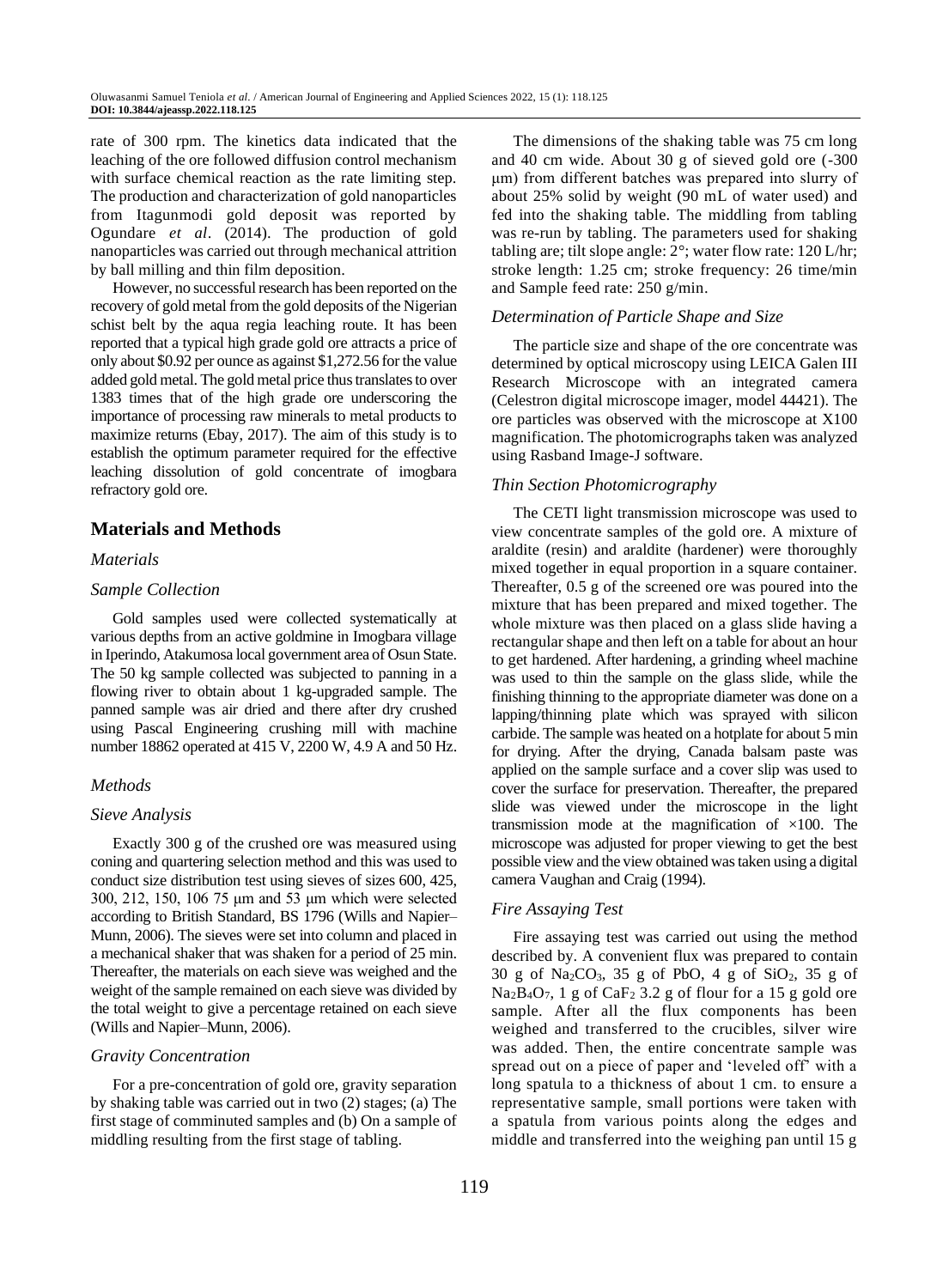were obtained. The 15 g sample was transferred to the crucible and the content was mixed thoroughly with a wire type mixer until a uniform colored mixture was obtained. The fusion was carried out by first pre-heating the furnace to 1000°C after which the crucibles with their contents were placed in the furnace. Thereafter, the furnace door was closed and the temperature was turned down to 900°C and the timer set for 17 min. At the end of 17 min the temperature was raised to 1000°C and the timer set for an additional 15 min. At the end of fusion, the crucibles were removed singly using crucible-scorifier tongs and the melt was swirled and poured into prepared iron mold. After cooling, the slag of the cooled melts was broken with a steel rod and hammer. The button was then transferred to a 50 mL beaker and 10% HCl was added to about 0.5 cm over the button. The beaker was covered with a watch glass, placed on the edge of a hot plate and content was allowed to digest for about 1-2 h to remove the last traces of slag. The button was rinsed and brushed under running water and shaped into a cube with a hammer and anvil. The lead button obtained from the crucible fusion was treated by a process called cupellation to separate the noble metals from the lead. This consists of an oxidizing fusion in a porous vessel made of compressed bone ash called cupel. A cupel of 3.8 cm diameter was used. The cupels was placed in a cold furnace and temperature set at 800°C. At this temperature, a shielding scorifier loaded with graphite electrodes was placed in front of the cupels. This assisted in reducing the otherwise highly oxidizing atmosphere so that oxidation proceeded at a desirable rate. Following this, the furnace door was closed and the temperature raised to 1000°C. When this temperature was attained, the buttons were transferred to the sample cupels using button tongs. The door was closed for a few minutes then opened to see that the buttons were 'open' (lead buttons become molten and red throughout). At this point, the furnace door was kept opened and temperature allowed to decrease rapidly to 820°C. This temperature was maintained for 10 min and then raised to 840<sup>o</sup>C holding for another 10 min, this was repeated at temperatures 860°C and 880°C respectively. Following this, the sample cupels with beads was removed from the furnace and placed on the steel table. The bead was thereafter dissolved with  $2 \text{ cm}^3$  aqua regia. The gold content was determined using atomic absorption spectrophotometer with a graphite furnace, auto sampler and printer.

# *Leaching Dissolution of Gold Metal*

In the single stage leaching, Ore samples was leached using  $3^2$  factorial at temperature of 90°C, HCl and HNO<sub>3</sub> concentration of 1M, 2M and 4M, leaching time 30 min, 60 min and 90 min. using an oven, a magnetic stirrer and a stirred batch reactor. The aqua regia for each concentration level was prepared by mixing 3:1 of HCl and HNO<sub>3</sub>. The oven leaching was carried out using 5 g of gold ore sample in each case. The sample was measured into a conical flask of 100 mL capacity while 25 mL of the prepared aqua-regia was added. The conical flask was carefully covered with an aluminum foil and the mixture was thoroughly shaken for 3 min to ensure homogeneity. The flask was placed in an oven preset to the leaching temperature of 90°C. The leaching was done for a period of 30, 60 and 90 min for different samples of each level of aqua regia concentration. On completion of leaching time, each reaction flask was brought out of the oven and content was allowed to cool down before filtering using Whatman filter paper. This procedure will be repeated for each combination level. Most effective condition for digestion will be identified based on weight loss and AAS measurement of total gold in solution (Baba *et al*., 2011). Another set of leaching was carried out using a magnetic stirrer. The procedure was designed using 3<sup>2</sup> factorial. Aquaregia concentration and time of leaching was maintained as in the case of oven leaching described earlier. Also leaching temperature was 90°C and stirring rate of 300 rpm was utilized for these set of leaching. In each level, 5 g of the ore sample was measured into a 100 mL conical flask and 5 mL of prepared aqua regia was added to the flask. The flask was covered with aluminum foil and shaken for 3 min. The stirrer was dropped into the mixture and flask was placed on the magnetic stirrer plate and temperature set to 90°C. Once the leaching time was completed, the mixture was allowed to cool down and filtered out using Whatmann filter paper. The residue was air dried and latter oven dried to a constant temperature. Weight of residue was taken using an electric weighing balance and weight difference was calculated. Each leaching level was done in duplicate and average weight difference was recorded. This procedure was repeated for all the various levels. AAS analysis of the best leached filtrate was carried out to estimate the total gold extracted. The kinetic of the reaction was monitored by conductivity and pH probes. The test was further carried out in multistage according to Adeleke *et al*. (2011; 2014). The procedure was repeated with the gold concentrate as-roasted.

**Table 1:** High Gravity Atomization Conditions for the Determination of Gold

|             | <b>Tuble 11</b> in the case of the condition conditions for the Determination of Gord |             |             |                                            |  |  |  |  |  |
|-------------|---------------------------------------------------------------------------------------|-------------|-------------|--------------------------------------------|--|--|--|--|--|
| Step number | Furnace temperature/ $\rm ^{\circ}C$                                                  | Time ramp/s | Hold time/s | Internal gas flow $\text{cm}^3/\text{min}$ |  |  |  |  |  |
|             |                                                                                       |             |             | 300                                        |  |  |  |  |  |
|             | 1000                                                                                  |             | ۷           | 300                                        |  |  |  |  |  |
|             | 2200                                                                                  |             |             |                                            |  |  |  |  |  |
|             | 2650                                                                                  |             |             | 300                                        |  |  |  |  |  |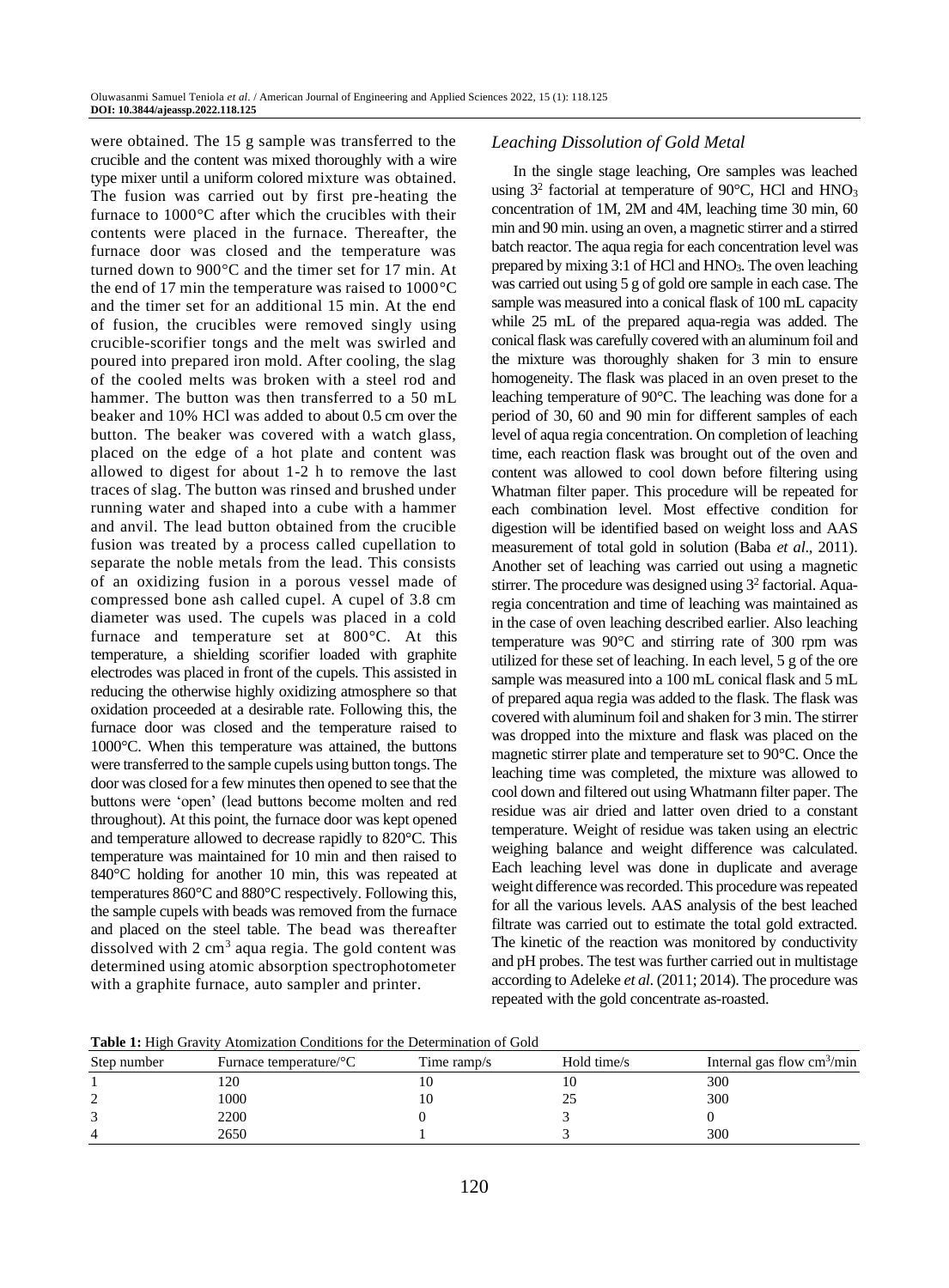# *Gold Determination Using Atomic Absorption Spectrophotometer*

Total gold was determined using Perkin Elmer 1100B AAS with a graphite furnace, HGA (high graphite atomization) 700. An autosampler AS-70 was used to charged gold solution sample into the tube. A calibration curve was plotted using standard gold solutions 200, 400, 600, 800 and 1000 ng Au/cm<sup>3</sup> prepared using a nickel matrix modifier in an argon current. An instrumental conditions of wavelength 242.8 nm, slit 0.7 nm; lamp current 10 mA; integration time 5 s was selected and used for the analysis. Gold was then determined in each standard solution under the condition presented in Table 1 and a calibration curve was obtained.

# **Results and Discussion**

## *Size Distribution*

The size distribution of the crushed ore is presented in Table 2. The cumulative distribution of the particles is as shown in Fig. 1. About 86% of the pulverized ore has particle size above 75 µm. This indicate that much energy will be required in bringing down the ore sample to  $80\%$ passing 75 µm required for this studies.

## *Gravity Concentration Using Shaking Table*

The tabling result is presented in the Table 3 and 4; More than 30% of the of the concentrated ore falls into the concentrate division during the shaking tabling separation test.

#### **Table 2:** Particle size distribution of as-received sample

# *Reflected Light Microscopy*

Micrographs of as-received and roasted concentrate samples viewed under reflected light microscope, are presented in Fig. 2 and 3 respectively. The gold particle is indicated by arrow 1. In the as received sample, the gold particles are locked up by Pyrite indicated by arrow 3. The silica gangue present in the ore is indicated by arrow 4 while arrow 2 indicate porosity. In the roasted sample, the gold particles are relatively unlocked and its indicated by arrow 1. The silica gangue and the porous sections are indicated by arrows 3 and 2 respectively.

## *Thin Section Photomicrographs*

The light transmission microscopy view of thin section slides prepared for both the as-received and calcined sample of the ore are presented in Fig. 4 to 6. Gold particles could be seen on both plates but more prominent on the calcined sample.

## *Fire Assay Analysis*

The sample structure was effectively destroyed through the fire assay that was carried out on the sample and this brought about a complete separation of the silver and gold from the gangue associated with the ore. The time required for the whole process from smelting to dissolution of silver gold bead was less than 3 h which is relatively shorter compared to extensive hours that will be required for acidic dissolution of equivalent sample Leaching with Aqua Regia Table 5 to 10.

|                |               |       |        |       | S/N Sieve size ( $\mu$ m) Retained weight (g) Cumulative oversized (g) Percentage retained (%) Cumulative percentage oversized (%) |
|----------------|---------------|-------|--------|-------|------------------------------------------------------------------------------------------------------------------------------------|
|                | X>600         | 5.30  | 5.30   | 1.77  | 1.77                                                                                                                               |
| 2              | 600 > X > 425 | 24.50 | 29.80  | 8.17  | 9.94                                                                                                                               |
| 3              | 425 > X > 300 | 23.90 | 53.70  | 7.97  | 17.91                                                                                                                              |
| $\overline{4}$ | 300 > X > 212 | 62.40 | 116.10 | 20.80 | 38.71                                                                                                                              |
| 5              | 212 > X > 150 | 52.60 | 168.70 | 17.53 | 56.24                                                                                                                              |
| 6              | 150 > X > 106 | 45.30 | 214.00 | 15.10 | 71.34                                                                                                                              |
| 7              | 106 > X > 75  | 46.70 | 260.70 | 15.57 | 86.91                                                                                                                              |
| 8              | 75 > X > 53   | 34.20 | 294.90 | 11.40 | 98.31                                                                                                                              |
| 9              | X<53          | 5.10  | 300.00 | 1.70  | 100.00                                                                                                                             |

**Table 3:** Stage 1 Tabling Products for −300 ΜM Fraction.

| Sample        | Weight % |
|---------------|----------|
| Concentrate 1 | 32.7     |
| Mildling 1    | 45.3     |
| Tailings 1    | 22.0     |

#### **Table 4:** Stage 2 tabling products for middling obtained from stage 1

| Sample          | Weight % |
|-----------------|----------|
| Concentrate 2.1 | 3.5      |
| Concentrate 2.2 | 13.2     |
| Mildling 2.1    | 60.8     |
| Tailings 2.1    | 22.5     |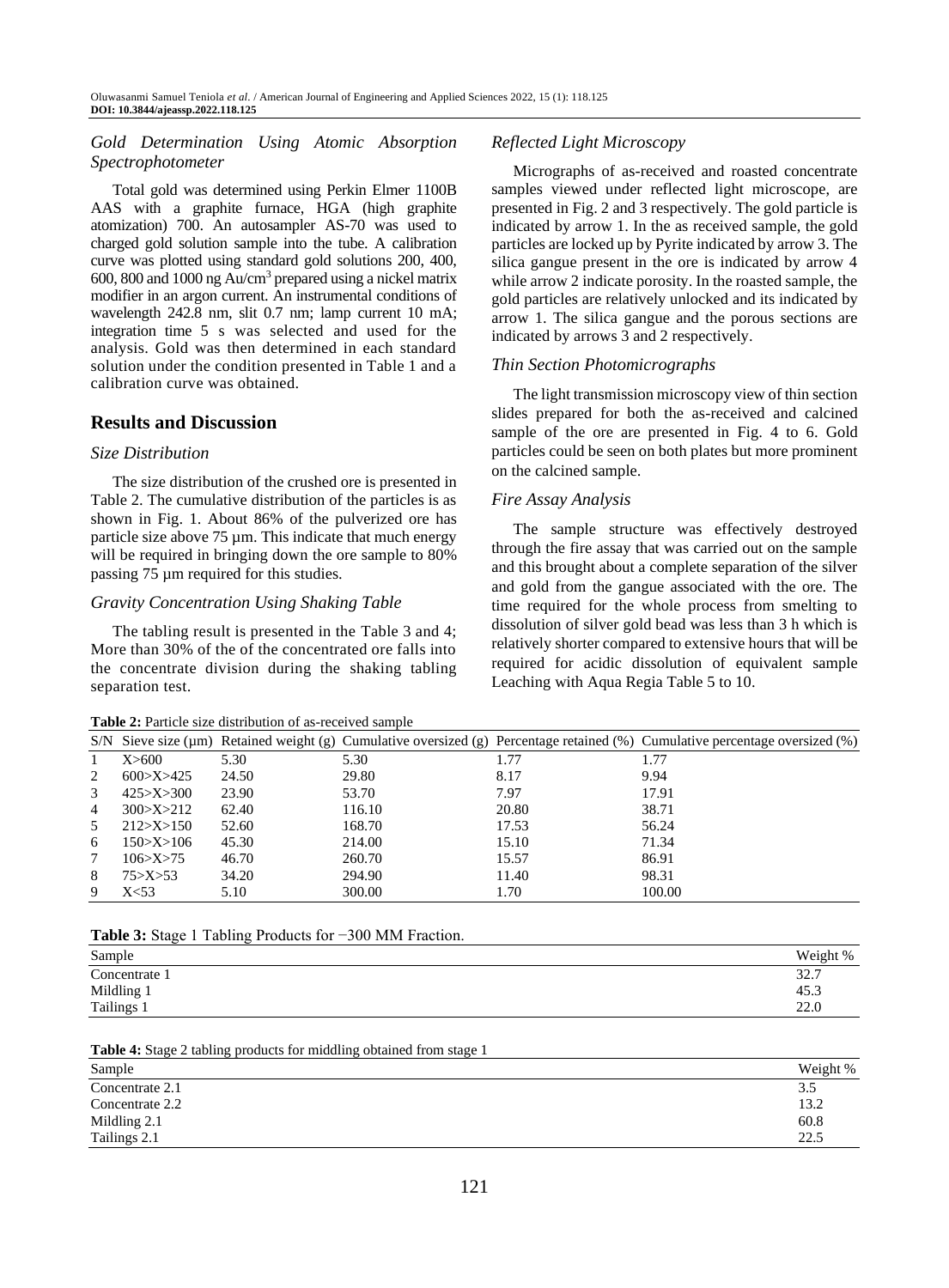Oluwasanmi Samuel Teniola *et al*. / American Journal of Engineering and Applied Sciences 2022, 15 (1): 118.125 **DOI: 10.3844/ajeassp.2022.118.125**

| Combination  | ັ<br>Aqua regia concentration    | Temp.          | Time               | Initial mass $(g)$ | Final mass $(g)$ | Weight loss | Percentage weight loss |
|--------------|----------------------------------|----------------|--------------------|--------------------|------------------|-------------|------------------------|
| $t_H$ $C_H$  | $4M$ HCl + $4M$ HNO <sub>3</sub> | $90^{\circ}$ C | $90 \text{ min}$ 5 |                    | 4.764            | 0.236       | 4.72                   |
| $t_H C_m$    | $2M$ HCl + $2M$ HNO <sub>3</sub> | $90^{\circ}$ C | $90 \text{ min}$ 5 |                    | 4.893            | 0.107       | 2.14                   |
| $t_HC_1$     | $1M$ HCl $+ 1M$ HNO3             | $90^{\circ}$ C | $90 \text{ min}$ 5 |                    | 4.753            | 0.247       | 4.94                   |
| $t_{m}C_{H}$ | $4M$ HCl + $4M$ HNO <sub>3</sub> | $90^{\circ}$ C | $60 \text{ min}$ 5 |                    | 4.761            | 0.239       | 4.78                   |
| $t_mC_m$     | $2M$ HCl + $2M$ HNO <sub>3</sub> | $90^{\circ}$ C | $60 \text{ min}$ 5 |                    | 4.802            | 0.198       | 3.96                   |
| $t_mC_1$     | $1M$ HCl + $1M$ HNO <sub>3</sub> | $90^{\circ}$ C | $60 \text{ min}$ 5 |                    | 4.843            | 0.157       | 3.14                   |
| $t_1C_H$     | $4M$ HCl + $4M$ HNO <sub>3</sub> | $90^{\circ}$ C | $30 \text{ min}$ 5 |                    | 4.746            | 0.254       | 5.08                   |
| $t_lC_m$     | $2M$ HCl + $2M$ HNO <sub>3</sub> | $90^{\circ}$ C | $30 \text{ min}$ 5 |                    | 4.794            | 0.206       | 4.12                   |
| $t_1C_1$     | $1M$ HCl + $1M$ HNO <sub>3</sub> | $90^{\circ}$ C | $30 \text{ min}$ 5 |                    | 4.770            | 0.23        | 4.60                   |

**Table 5:** Oven leaching of as-received concentrates with aqua-regia

**Table 6:** Oven leaching of roasted gold concentrates with aqua-regia

| Combination          | Aqua regia concentration         | Temp.          | Time               | Initial mass $(g)$ | Final mass | Weight loss | Percentage weightloss |
|----------------------|----------------------------------|----------------|--------------------|--------------------|------------|-------------|-----------------------|
| $t_H$ C <sub>H</sub> | $4M$ HCl + $4M$ HNO <sub>3</sub> | $90^{\circ}$ C | $90 \text{ min}$ 5 |                    | 4.777      | 0.223       | 4.46                  |
| $t_H C_m$            | $2M$ HCl + $2M$ HNO <sub>3</sub> | $90^{\circ}$ C | $90 \text{ min}$   |                    | 4.894      | 0.106       | 2.12                  |
| $t_HC_1$             | $1M$ HCl $+ 1M$ HNO3             | $90^{\circ}$ C | 90 min             | - 5                | 4.725      | 0.275       | 5.50                  |
| $t_{\rm m}C_{\rm H}$ | $4M$ HCl + $4M$ HNO <sub>3</sub> | $90^{\circ}$ C | $60 \text{ min}$   |                    | 4.861      | 0.139       | 2.78                  |
| $t_mC_m$             | $2M$ HCl + $2M$ HNO <sub>3</sub> | $90^{\circ}$ C | $60 \text{ min}$   |                    | 4.874      | 0.126       | 2.52                  |
| $t_{m}C_1$           | $1M$ HCl + $1M$ HNO <sub>3</sub> | $90^{\circ}$ C | $60 \text{ min}$   | - 5                | 4.858      | 0.142       | 2.84                  |
| $t_1C_H$             | $4M$ HCl + $4M$ HNO <sub>3</sub> | $90^{\circ}$ C | $30 \text{ min}$   | - 5                | 4.695      | 0.305       | 6.10                  |
| $t_lC_m$             | $2M$ HCl + $2M$ HNO <sub>3</sub> | $90^{\circ}$ C | $30 \text{ min}$   |                    | 4.872      | 0.128       | 2.56                  |
| $t_1C_1$             | $1M$ HCl + $1M$ HNO <sub>3</sub> | $90^{\circ}$ C | $30 \text{ min}$   |                    | 4.851      | 0.149       | 2.98                  |

**Table 7:** Magnetic stirrer leaching of as received samples with aqua-regia

| Combination  | Aqua regia concentration Temp.   |                | Time             | Initial mass $(g)$ Final mass $(g)$ Weight loss |       |       | Percentage weight loss |
|--------------|----------------------------------|----------------|------------------|-------------------------------------------------|-------|-------|------------------------|
| $t_H C_H$    | $4M$ HCl + $4M$ HNO <sub>3</sub> | $90^{\circ}$ C | 90 min           |                                                 | 4.695 | 0.305 | 6.1                    |
| $t_H C_m$    | $2M$ HCl + $2M$ HNO <sub>3</sub> | $90^{\circ}$ C | $90 \text{ min}$ |                                                 | 4.832 | 0.168 | 3.36                   |
| $t_HC_1$     | $1M$ HCl $+ 1M$ HNO3             | $90^{\circ}$ C | $90 \text{ min}$ |                                                 | 4.765 | 0.235 | 4.7                    |
| $t_{m}C_{H}$ | $4M$ HCl + $4M$ HNO <sub>3</sub> | $90^{\circ}$ C | $60 \text{ min}$ |                                                 | 4.715 | 0.285 | 5.7                    |
| $t_{m}C_{m}$ | $2M$ HCl + $2M$ HNO <sub>3</sub> | $90^{\circ}$ C | $60 \text{ min}$ |                                                 | 4.755 | 0.245 | 4.9                    |
| $t_{m}C_{l}$ | $1M$ HCl + $1M$ HNO <sub>3</sub> | $90^{\circ}$ C | $60 \text{ min}$ |                                                 | 4.793 | 0.207 | 4.14                   |
| $t_1C_H$     | $4M$ HCl + $4M$ HNO <sub>3</sub> | $90^{\circ}$ C | $30 \text{ min}$ |                                                 | 4.685 | 0.315 | 6.3                    |
| $t_lC_m$     | $2M$ HCl + $2M$ HNO <sub>3</sub> | $90^{\circ}$ C | $30 \text{ min}$ |                                                 | 4.707 | 0.293 | 5.86                   |
| $t_1C_1$     | $1M$ HCl + $1M$ HNO <sub>3</sub> | $90^{\circ}$ C | $30 \text{ min}$ |                                                 | 4.787 | 0.213 | 4.26                   |

**Table 8:** Magnetic stirrer leaching of roasted samples with aqua-regia

| Combination          | Aqua Regia Concentration Temp. Time |                |                  |     |       |       | Initial mass $(g)$ Final mass $(g)$ Weight loss Percentage weight loss |
|----------------------|-------------------------------------|----------------|------------------|-----|-------|-------|------------------------------------------------------------------------|
| $t_H$ $C_H$          | $4M$ HCl + $4M$ HNO <sub>3</sub>    | $90^{\circ}$ C | $90 \text{ min}$ | - 5 | 4.715 | 0.285 | 5.7                                                                    |
| $t_H C_m$            | $2M$ HCl + $2M$ HNO <sub>3</sub>    | $90^{\circ}$ C | 90 min           | - 5 | 4.811 | 0.189 | 3.78                                                                   |
| $t_HC_1$             | $1M$ HCl $+ 1M$ HNO3                | $90^{\circ}$ C | $90 \text{ min}$ | - 5 | 4.735 | 0.265 | 5.3                                                                    |
| $t_{\rm m}C_{\rm H}$ | $4M$ HCl + $4M$ HNO <sub>3</sub>    | $90^{\circ}$ C | $60 \text{ min}$ | - 5 | 4.693 | 0.307 | 6.14                                                                   |
| $t_mC_m$             | $2M$ HCl + $2M$ HNO <sub>3</sub>    | $90^{\circ}$ C | $60 \text{ min}$ | - 5 | 4.724 | 0.276 | 5.52                                                                   |
| $t_{m}C_1$           | $1M$ HCl + $1M$ HNO <sub>3</sub>    | $90^{\circ}$ C | $60 \text{ min}$ | - 5 | 4.781 | 0.219 | 4.38                                                                   |
| $t_1C_H$             | $4M$ HCl + $4M$ HNO <sub>3</sub>    | $90^{\circ}$ C | $30 \text{ min}$ | - 5 | 4.671 | 0.329 | 6.58                                                                   |
| $t_lC_m$             | $2M$ HCl + $2M$ HNO <sub>3</sub>    | $90^{\circ}$ C | $30 \text{ min}$ | -5  | 4.727 | 0.273 | 5.46                                                                   |
| $t_1C_1$             | $1M$ HCl + $1M$ HNO <sub>3</sub>    | $90^{\circ}$ C | $30 \text{ min}$ | -5  | 4.756 | 0.244 | 4.88                                                                   |

Note:  $t_H$ ,  $t_m$  and  $t_l$  means high, medium and low time respectively while  $C_H$ ,  $C_m$  and  $C_l$  means high, medium and low concentrations respectively

**Table 9:** Total gold content in as received and roasted concentrate fire assay buttons

| Sample              | Sample weight (g) | Absorbance A | Gold $g/t$ |
|---------------------|-------------------|--------------|------------|
| Concentrate         | $\cdot$           | 14.4         | $\sim$     |
| Roasted concentrate | $\cdot$           | ı<br>11.4    | ر و گ      |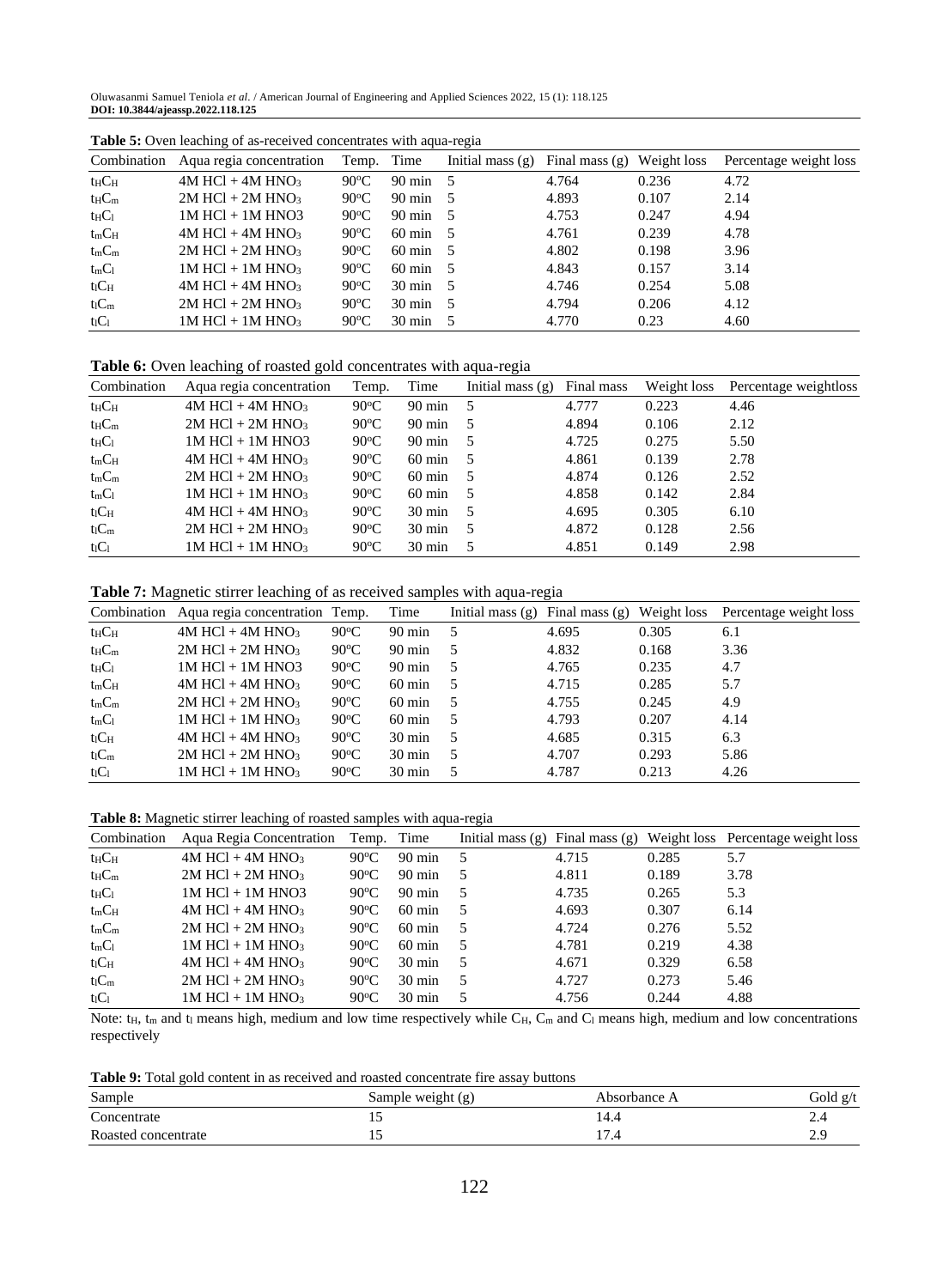Oluwasanmi Samuel Teniola *et al*. / American Journal of Engineering and Applied Sciences 2022, 15 (1): 118.125 **DOI: 10.3844/ajeassp.2022.118.125**

| Sample                                           | Sample weight $(g)$ | Absorbance A | Gold $g/t$ |
|--------------------------------------------------|---------------------|--------------|------------|
| Roasted concentrate leached on magnetic stirrer  |                     |              | 2.20       |
| Received concentrate leached on magnetic stirrer |                     | 1.4          | 1.90       |
| Roasted concentrate leached in an oven           |                     |              | l.85       |
| Received concentrate leached in an oven          |                     | 9.9          | . . 65     |



**Fig.1:** Cumulative size distribution curve



**Fig.2:** Reflected light micrographs of concentrate 80% passing 75 µm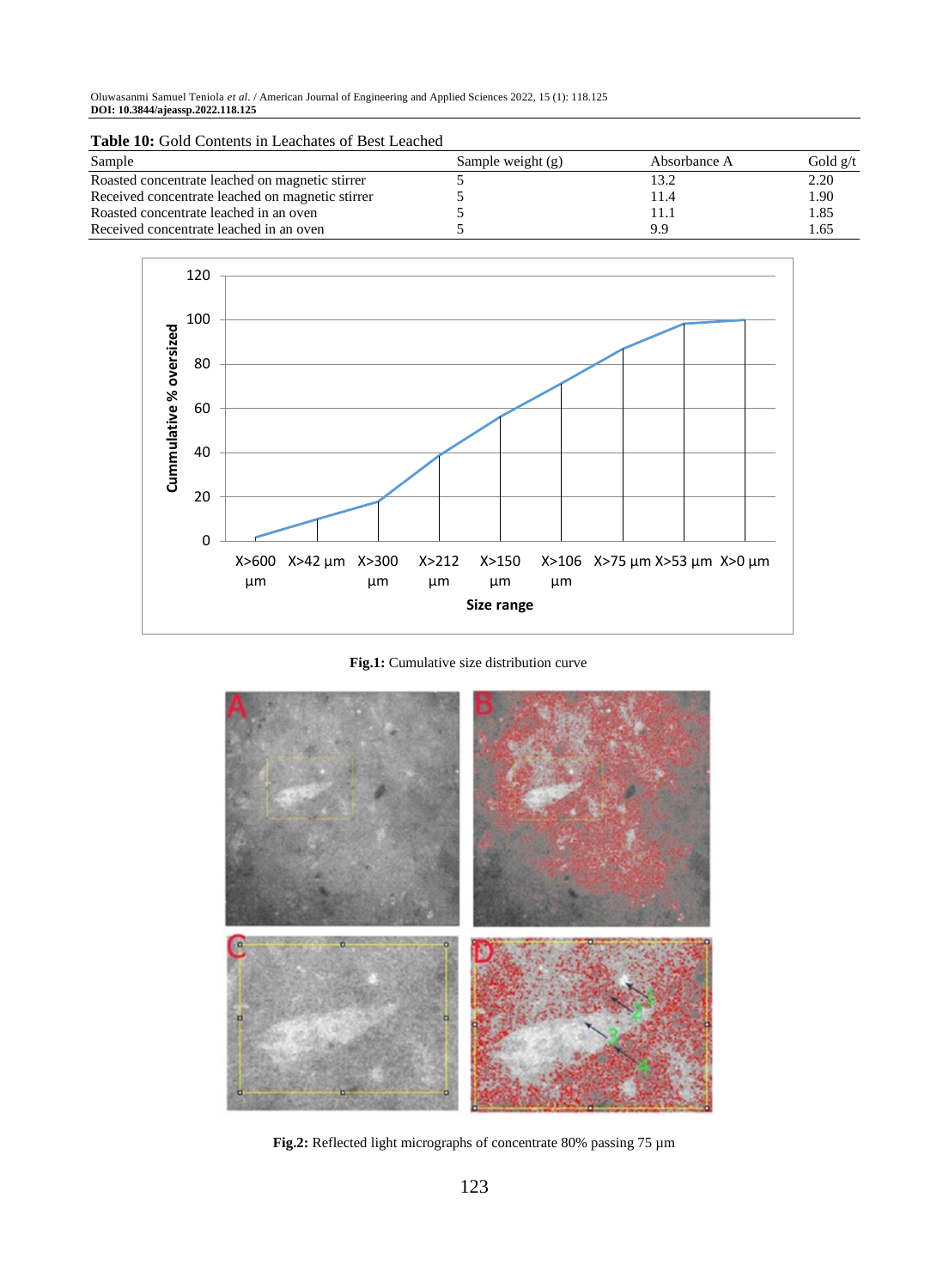Oluwasanmi Samuel Teniola *et al*. / American Journal of Engineering and Applied Sciences 2022, 15 (1): 118.125 **DOI: 10.3844/ajeassp.2022.118.125**



**Fig. 3:** Reflected light micrograph of roasted concentrate sample 80% passing <75 µm



**Fig. 4:** Thin section micrograph of as Received sample



**Fig. 5:** Thin section micrograph of roasted sample